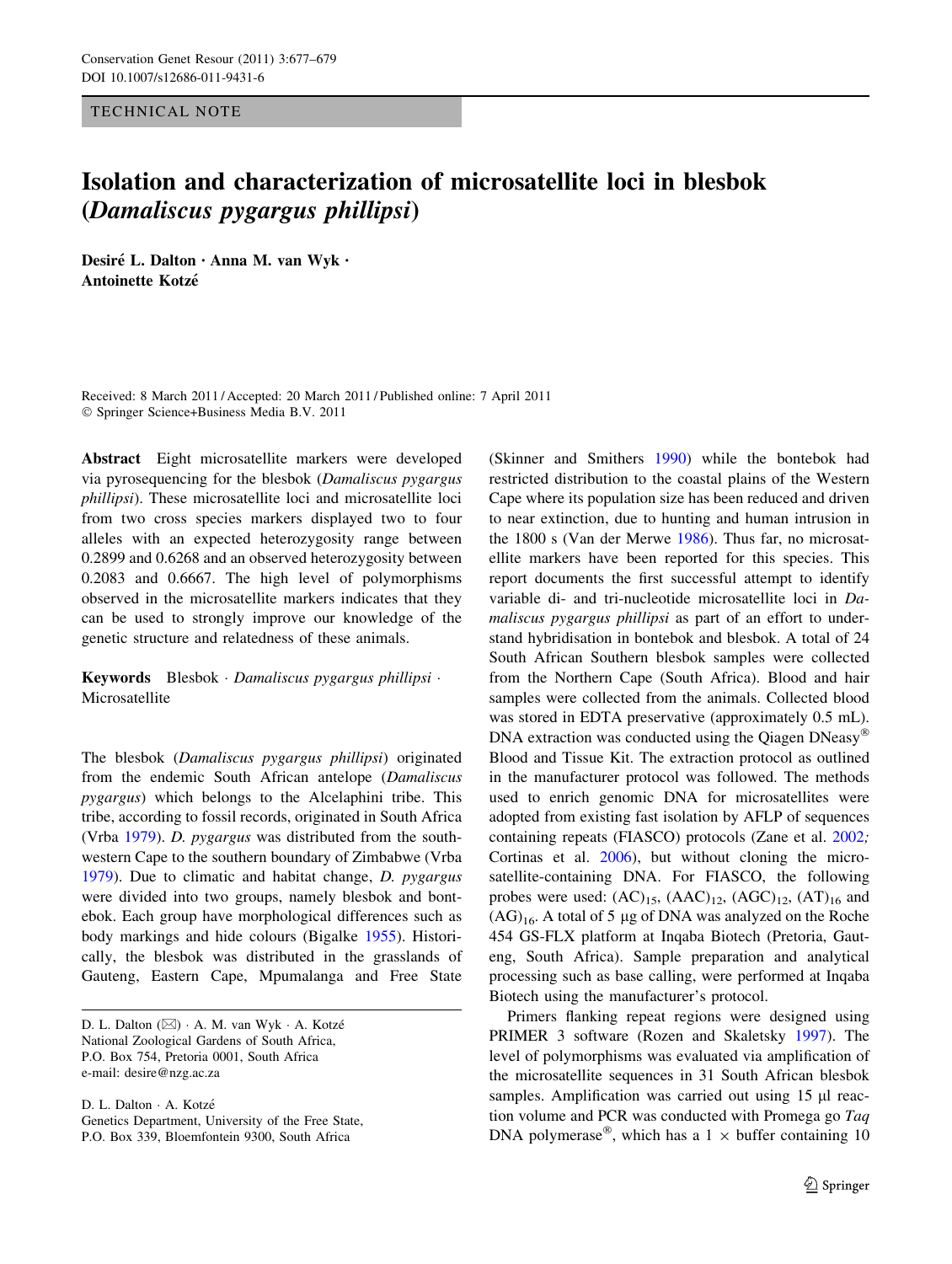| Name          | Fluorescent<br>dye label | Sequence $(5'–3')$      | Repeat<br>unit | Allele size<br>range (Na) | Ho     | He     | $\boldsymbol{P}$ |
|---------------|--------------------------|-------------------------|----------------|---------------------------|--------|--------|------------------|
| <b>BB03</b>   | <b>FAM</b>               | agccatgtgccaatcatatact  | (CTG)17        | $243 - 267(4)$            | 0.4167 | 0.3697 | 0.1498           |
|               |                          | ggacacggactgaagctactta  |                |                           |        |        |                  |
| <b>BB04</b>   | <b>VIC</b>               | ataaaggcatgtaccccacatc  | (CTG)15        | $145 - 154(3)$            | 0.25   | 0.5106 | 0.0169           |
|               |                          | cagacaggactgaagcgaatta  |                |                           |        |        |                  |
| <b>BB05</b>   | <b>PET</b>               | atggacagaggagcctagtgag  | (CA)14         | $136 - 140(3)$            | 0.6667 | 0.6268 | 0.4458           |
|               |                          | actgtgcctttcaacactgga   |                |                           |        |        |                  |
| <b>BB08</b>   | <b>VIC</b>               | acctccctgtggatgacttct   | (GT)15         | $172 - 180(3)$            | 0.2917 | 0.5576 | 0.01             |
|               |                          | gccatgactgagcaactaaaca  |                |                           |        |        |                  |
| <b>BB10</b>   | <b>NED</b>               | aatggggacaatgacgtaccta  | (GT)15         | $205 - 215(4)$            | 0.5417 | 0.5248 | 0.9471           |
|               |                          | aacaggaaccagatagtgagtgg |                |                           |        |        |                  |
| <b>BB12</b>   | <b>NED</b>               | gcactaagggataaaacctcca  | (AC)16         | $156 - 164(4)$            | 0.625  | 0.6002 | 1.000            |
|               |                          | tgaactcatctcctcaactaccc |                |                           |        |        |                  |
| <b>BB20</b>   | <b>VIC</b>               | gctctccaccttatgctcatct  | (CA)10         | $187 - 191(3)$            | 0.5417 | 0.5709 | 0.7537           |
|               |                          | aacacatggcctgactctcttt  |                |                           |        |        |                  |
| <b>BB22</b>   | <b>NED</b>               | atcgcatctcccattgacttat  | (CA)12         | $138 - 140(2)$            | 0.5417 | 0.4885 | 0.6863           |
|               |                          | aagaaaccactgcatttggaag  |                |                           |        |        |                  |
| <b>BM2113</b> | <b>FAM</b>               | gctgccttctaccaaataccc   | (CA)n          | $124 - 132(3)$            | 0.2917 | 0.2899 | 0.1854           |
|               |                          | cttcctgagagaagcaacacc   |                |                           |        |        |                  |
| <b>BM1824</b> | <b>FAM</b>               | gagcaaggtgtttttccaatc   | (CA)n          | $199 - 215(3)$            | 0.2083 | 0.3236 | 0.0803           |
|               |                          | cattctccaactgcttccttg   |                |                           |        |        |                  |

<span id="page-1-0"></span>Table 1 Characterization of 10 microsatellite loci in Damaliscus pygargus phillipsi

Bp Base pairs, n Number, Na Number of alleles, Ho Observed heterozygosity, He expected heterozygosity and P Probability values for exact tests of HW proportions

GenBank accession numbers are HQ896830-37

milli molar (mM)  $Tris^{\circledR}$ -HCl (pH 9.0), 50 mM potassium chloride (KCl) and  $0.1\%$  Triton<sup>®</sup> X-100. The final reaction conditions were as follows:  $1 \times PCR$  buffer, 1.5–2.5 mM  $MgCl<sub>2</sub>$ , 200 micro molar ( $\mu$ M) of each 2'-deoxynucleotide triphosphate (dNTP), 10 pico mol (pmol) of each of the forward and reverse primer, 1 unit (U) Taq DNA polymerase and 50 nano gram (ng) genomic DNA template. The PCR reaction was carried out in the BOECO TC-PRO Thermal Cycler. The conditions for PCR amplification were as follows; 15 min (min) at  $95^{\circ}$ C denaturation, 30 cycles for 30s (sec) at  $95^{\circ}$ C, 30s at  $50-65^{\circ}$ C and 30s at 72 $\degree$ C, followed by extension at 72 $\degree$ C for 20 min. PCR products were pooled together and run against Genescan<sup>TM</sup> 500 LIZ<sup>TM</sup> internal size standard on an ABI 3130 Genetic Analyzer (Applied Biosystems, Inc., Foster City, CA). Samples were genotyped using GeneMapper v. 4.0 (Applied Biosystems, Inc., Foster City, CA). The number of alleles per locus, observed heterozygosity (Ho) and expected heterozygosity (He) were calculated with MS toolkit (Park 2001), while GENEPOP (Raymond and Rousset 1995) was used to test for deviation from HW proportions and to evaluate loci for gametic disequilibrium. Ten of the loci were polymorphic and amplified well, with the number of alleles ranging from two to four. Primer sequences, number of alleles, observed and expected heterozygosities are given in Table 1. Mean observed heterozygosity (Ho) ranged from 0.2083 to 0.6667 and expected heterozygosity (He) varied from 0.2899 to 0.6268. There was no significant gametic disequilibrium between genotypes at different loci following Bonferroni correction (95% significance level). In conclusion, the ten microsatellite loci presented here are potentially useful for estimations of genetic diversity, structure and relatedness in Damaliscus pygargus phillipsi. The utility of these loci on related species should also be investigated.

## References

- Bigalke R (1955) The bontebok Damaliscus pygargus with a special reference to its history and preservation. Fauna and Flora 6:95–116
- Cortinas MN, Barnes I, Wingfield BD, Wingfield MJ (2006) Polymorphic microsatellite markers for the Eucalyptus fungal pathogen Colletogloeopsis zuluensis. Mol Ecol Notes 6:780–783
- Park SDE (2001) Trypanotolerance in West African Cattle and the Population Genetic Effects of Selection [PhD. thesis] University of Dublin
- Raymond M, Rousset F (1995) Genepop (version 1.2), population genetics software for exact tests and ecumenicism. J Hered 86:248–249